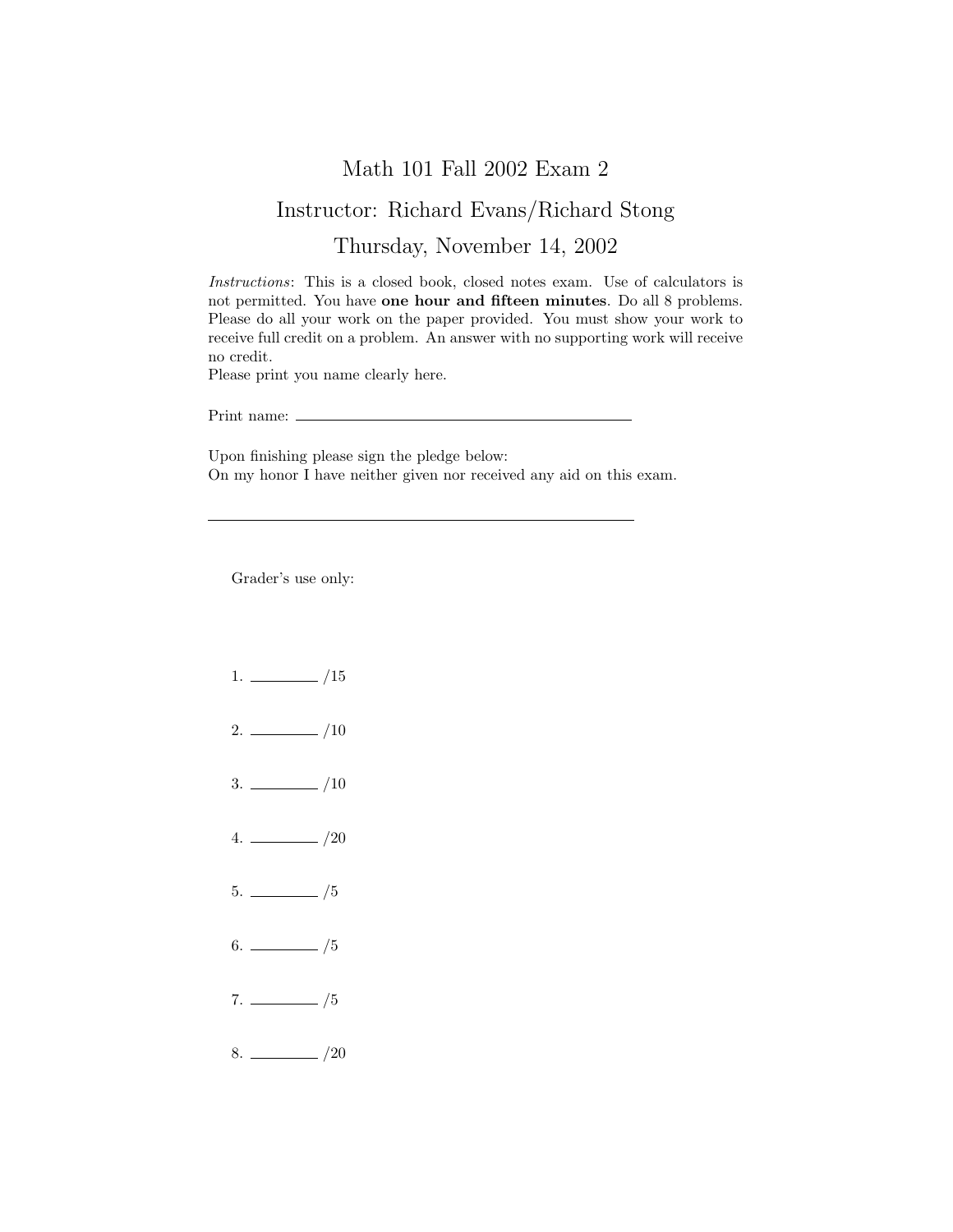- 1. [15 points] Evaluate the following limits, if they exist.
	- (a)  $\lim_{x \to -3} \frac{x^2 + x 6}{x^3 8x + 3}$

(b)  $\lim_{t\to 0} \frac{t-\tan t}{t^3}$ 

(c)  $\lim_{x \to 0} (1 + 3x)^{-1/x}$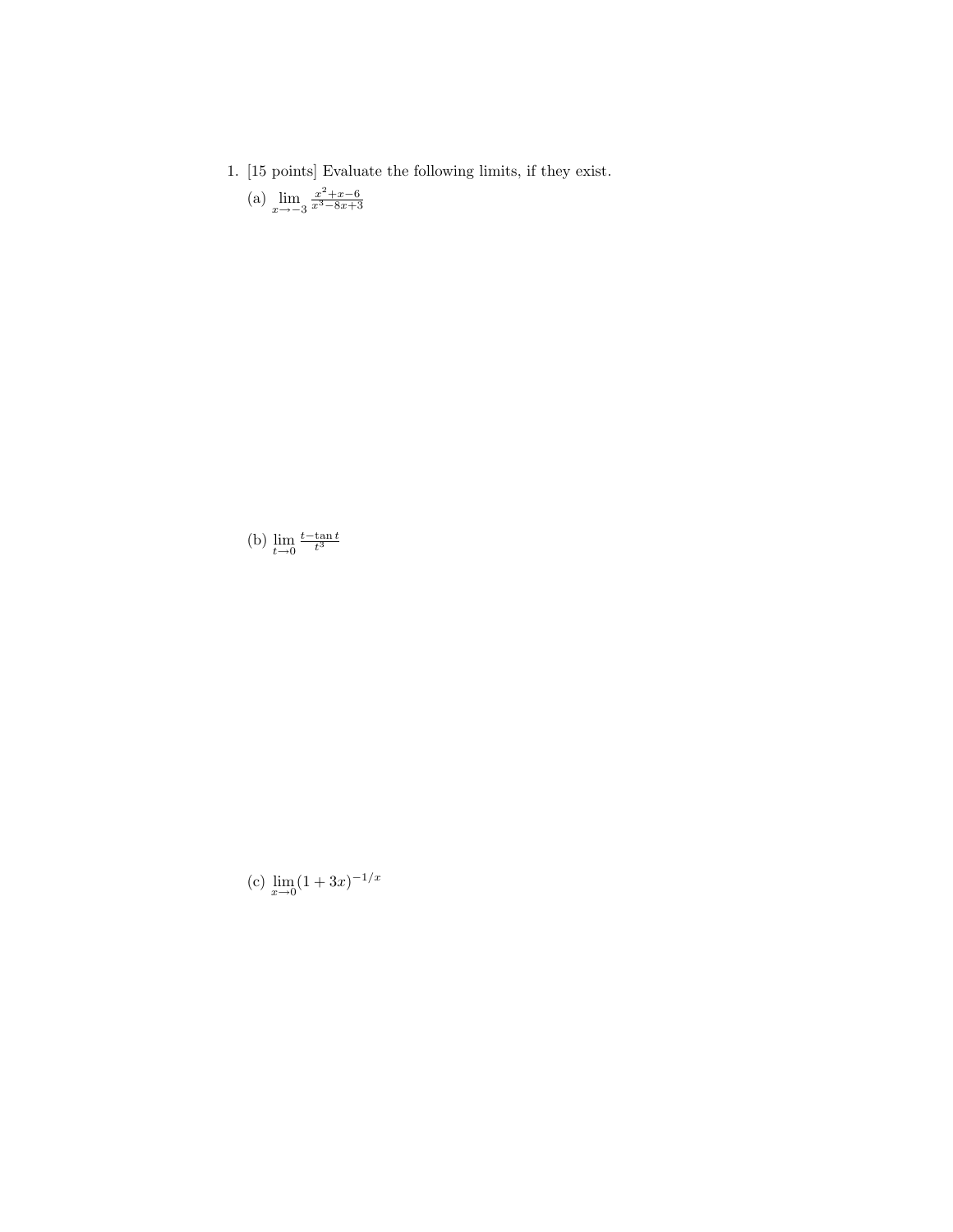2. [10 points] Find the first three derivatives of the function  $f(x) = e^{\cos x}$ .

3. [10 points] A spherical balloon is being inflated at the rate of  $32\pi$  cm<sup>3</sup>/sec. When the radius is 4cm, at what rate is the radius increasing?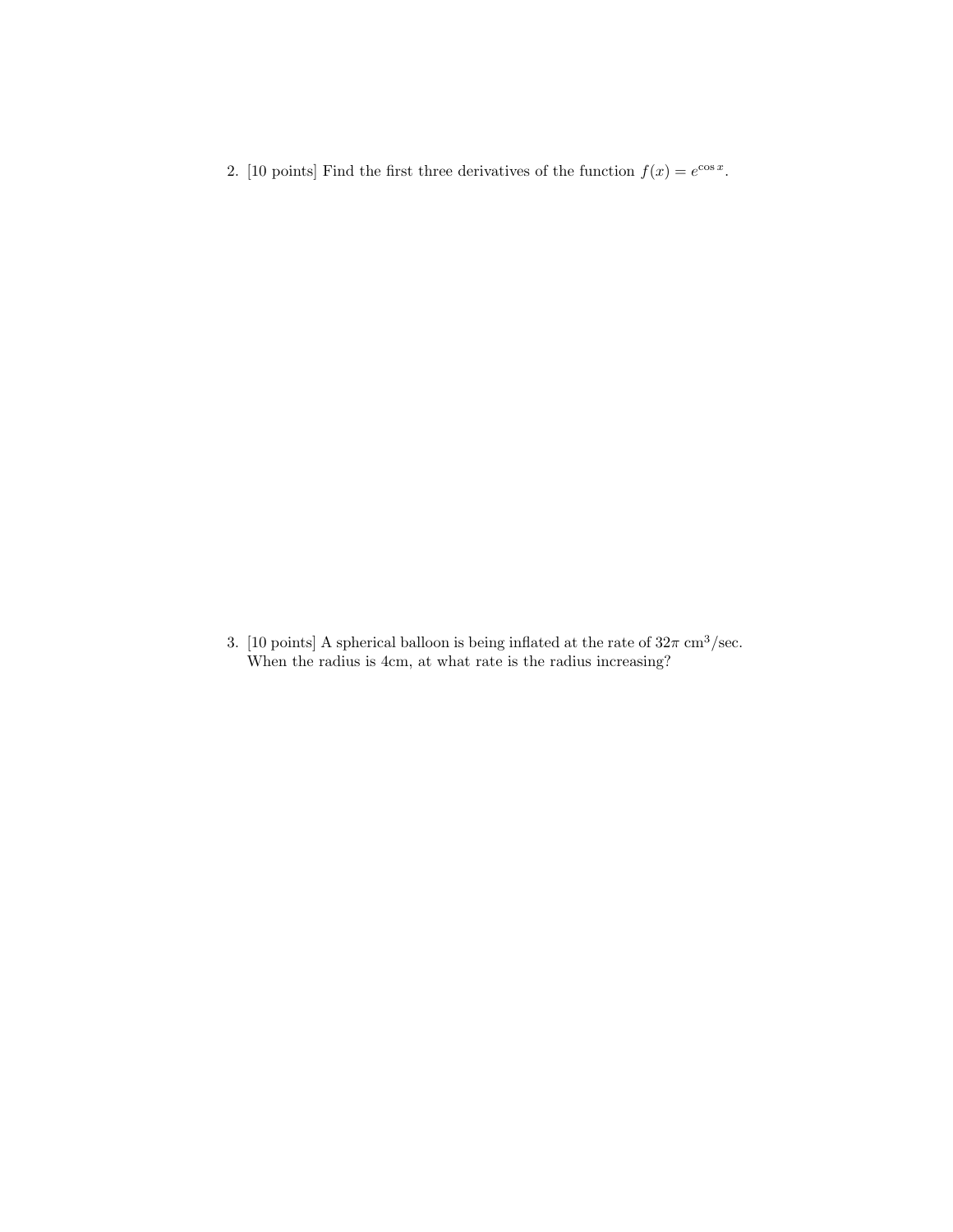4. [20 points] Evaluate the following indefinite integrals:

a. 
$$
\int \frac{3}{(2x+1)^3} dx
$$

b.  $\int 2\cos(3x)(\sin(3x))^4 dx$ 

c.  $\int \sqrt{x}(1+x^{3/2})^{1/3}dx$ 

Find the value of the following definite integrals:

d.  $\int_{1}^{2}$  $1+(1/t)$  $\frac{(1/t)}{t^2}dt$ 

e. 
$$
\int_0^{\ln 3} \frac{e^x}{1+2e^x} dx
$$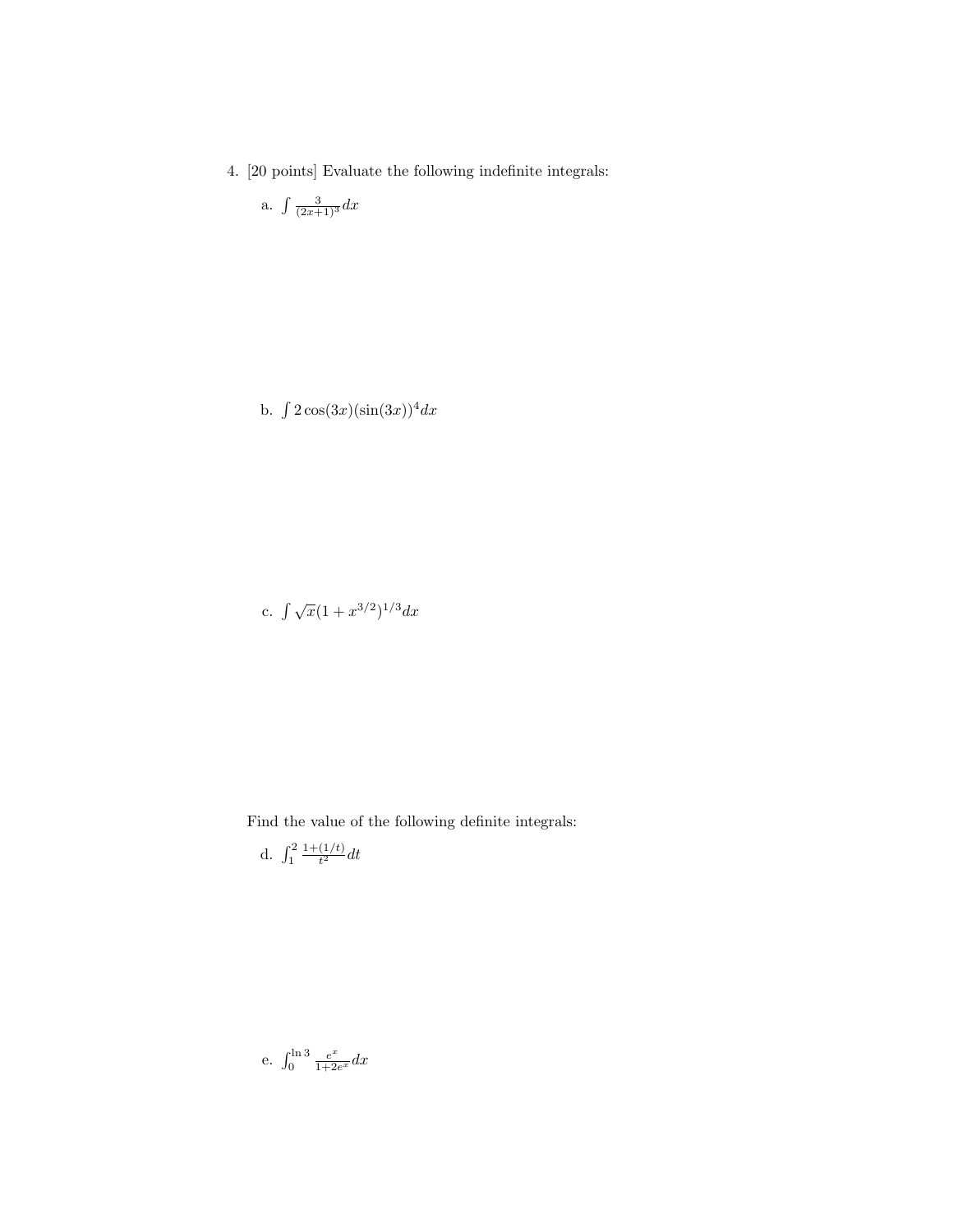5. [5 points] Solve  $\frac{dy}{dx} = (x-1)^9, y(0) = 0$ 

6. [5 points] Differentiate the following function  $f(x) = \int_2^{\sin(x)} (\ln t)^2 dt$ 

7. [5 points] Express  $\sum_{i=1}^{n} (i+2)(i-1)^2$  as a polynomial in *n*.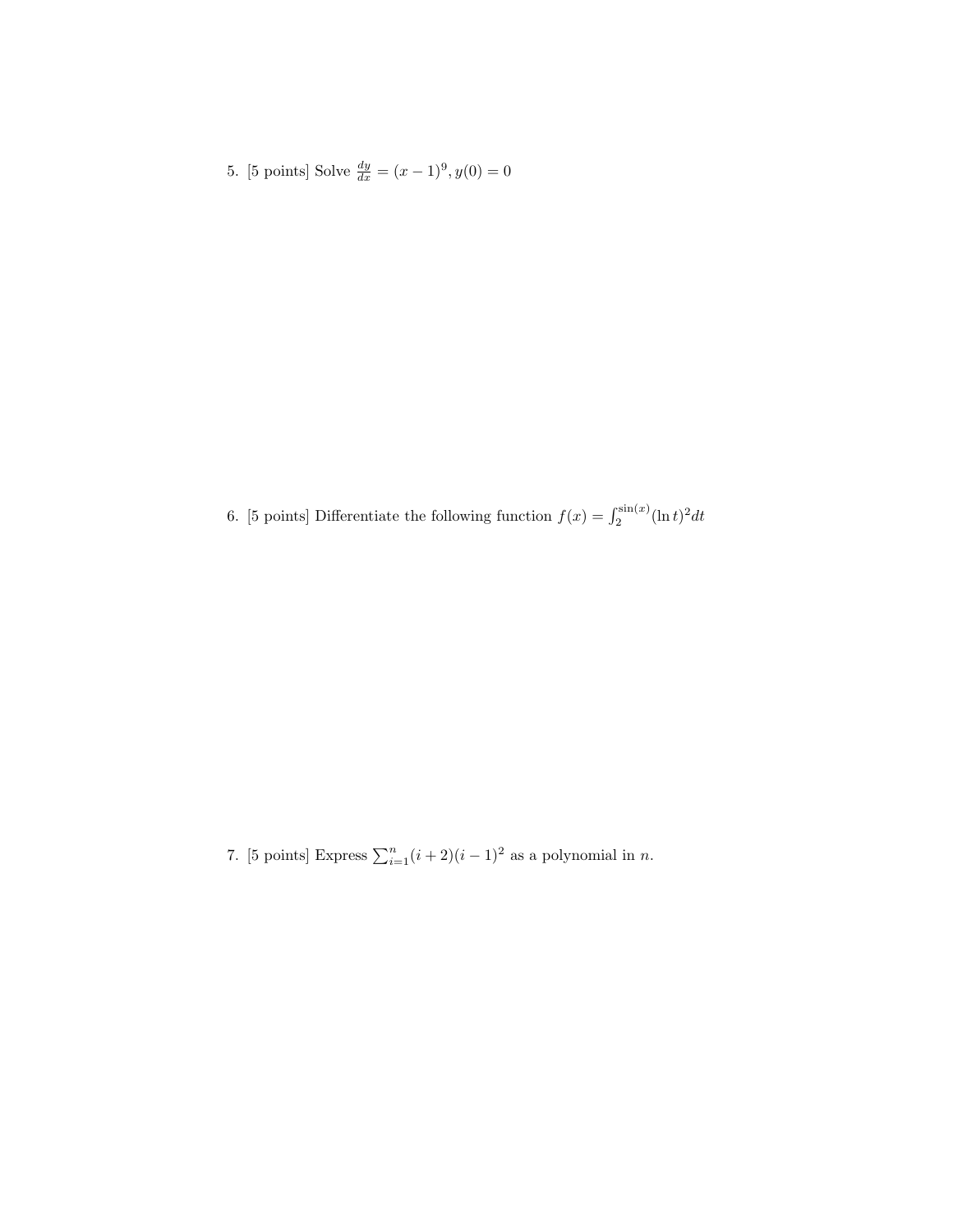8. [20 points] For the function  $f(x) = (x^2 + 7)e^{-x/4}$ , the first two derivatives are  $f'(x) = -\frac{1}{4}(x-1)(x-7)e^{-x/4}$  and  $f''(x) = \frac{1}{16}(x-3)(x-13)e^{-x/4}$ . (a) Find (and justify) all horizontal and vertical asymptotes of the graph  $y = f(x)$ . At the vertical asymptotes compute both the left and right hand limits of  $f(x)$ .

(b) Find the intervals on which  $f(x)$  is increasing and those on which it is decreasing.

(c) Find the critical points of  $f(x)$  and classify them as local maxima, local minima or neither.